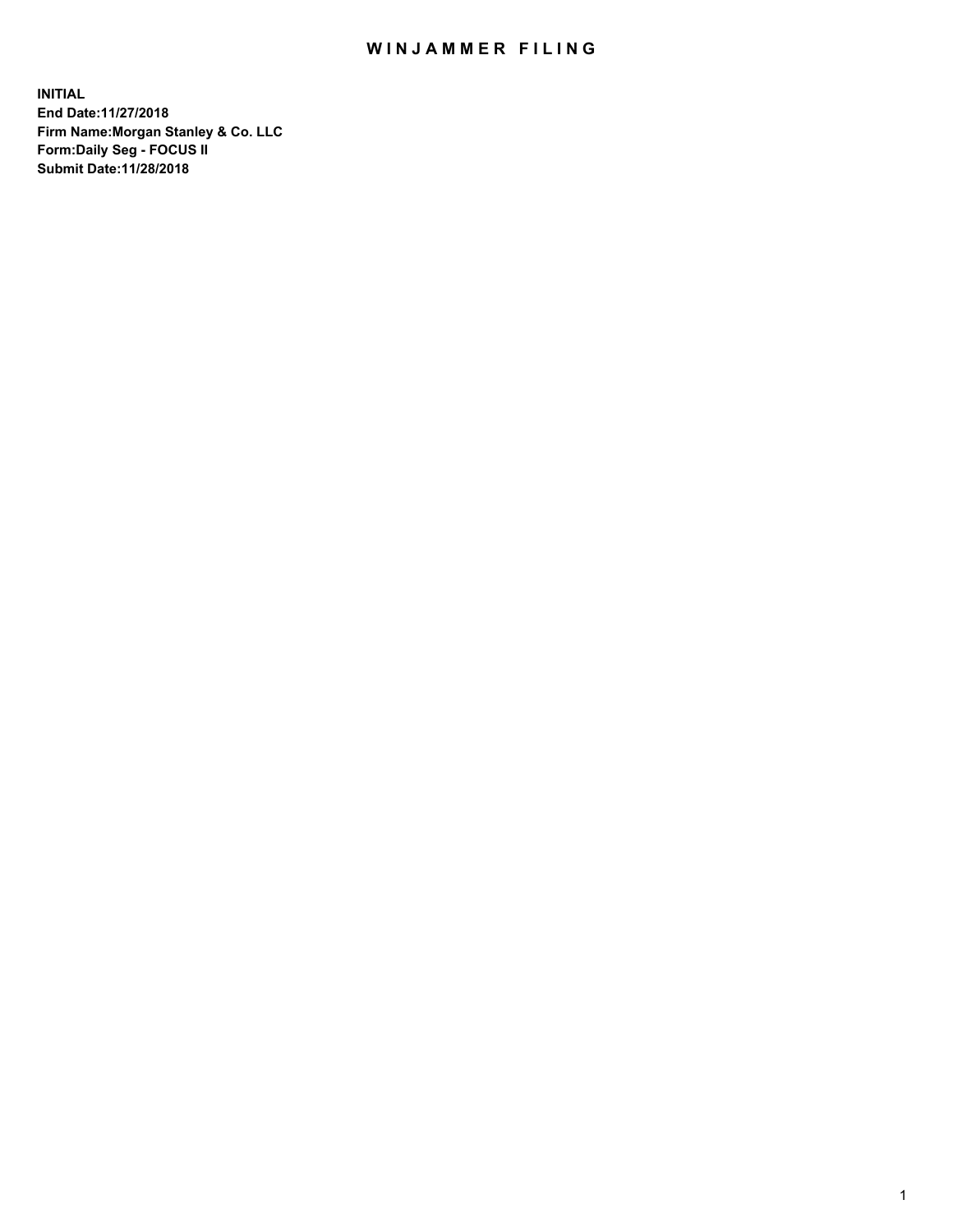**INITIAL End Date:11/27/2018 Firm Name:Morgan Stanley & Co. LLC Form:Daily Seg - FOCUS II Submit Date:11/28/2018 Daily Segregation - Cover Page**

| Name of Company                                                                   | Morgan Stanley & Co. LLC     |
|-----------------------------------------------------------------------------------|------------------------------|
| <b>Contact Name</b>                                                               | <b>Ikram Shah</b>            |
| <b>Contact Phone Number</b>                                                       | 212-276-0963                 |
| <b>Contact Email Address</b>                                                      | Ikram.shah@morganstanley.com |
| FCM's Customer Segregated Funds Residual Interest Target (choose one):            |                              |
| a. Minimum dollar amount: ; or                                                    | 280,000,000                  |
| b. Minimum percentage of customer segregated funds required:% ; or                | <u>0</u>                     |
| c. Dollar amount range between: and; or                                           | <u>00</u>                    |
| d. Percentage range of customer segregated funds required between:% and%.         | 0 <sub>0</sub>               |
| FCM's Customer Secured Amount Funds Residual Interest Target (choose one):        |                              |
| a. Minimum dollar amount: ; or                                                    | 140,000,000                  |
| b. Minimum percentage of customer secured funds required:%; or                    | <u>0</u>                     |
| c. Dollar amount range between: and; or                                           | <u>00</u>                    |
| d. Percentage range of customer secured funds required between:% and%.            | 00                           |
| FCM's Cleared Swaps Customer Collateral Residual Interest Target (choose one):    |                              |
| a. Minimum dollar amount: ; or                                                    | 92,000,000                   |
| b. Minimum percentage of cleared swaps customer collateral required:% ; or        | <u>0</u>                     |
| c. Dollar amount range between: and; or                                           | 0 Q                          |
| d. Percentage range of cleared swaps customer collateral required between:% and%. | 00                           |

Attach supporting documents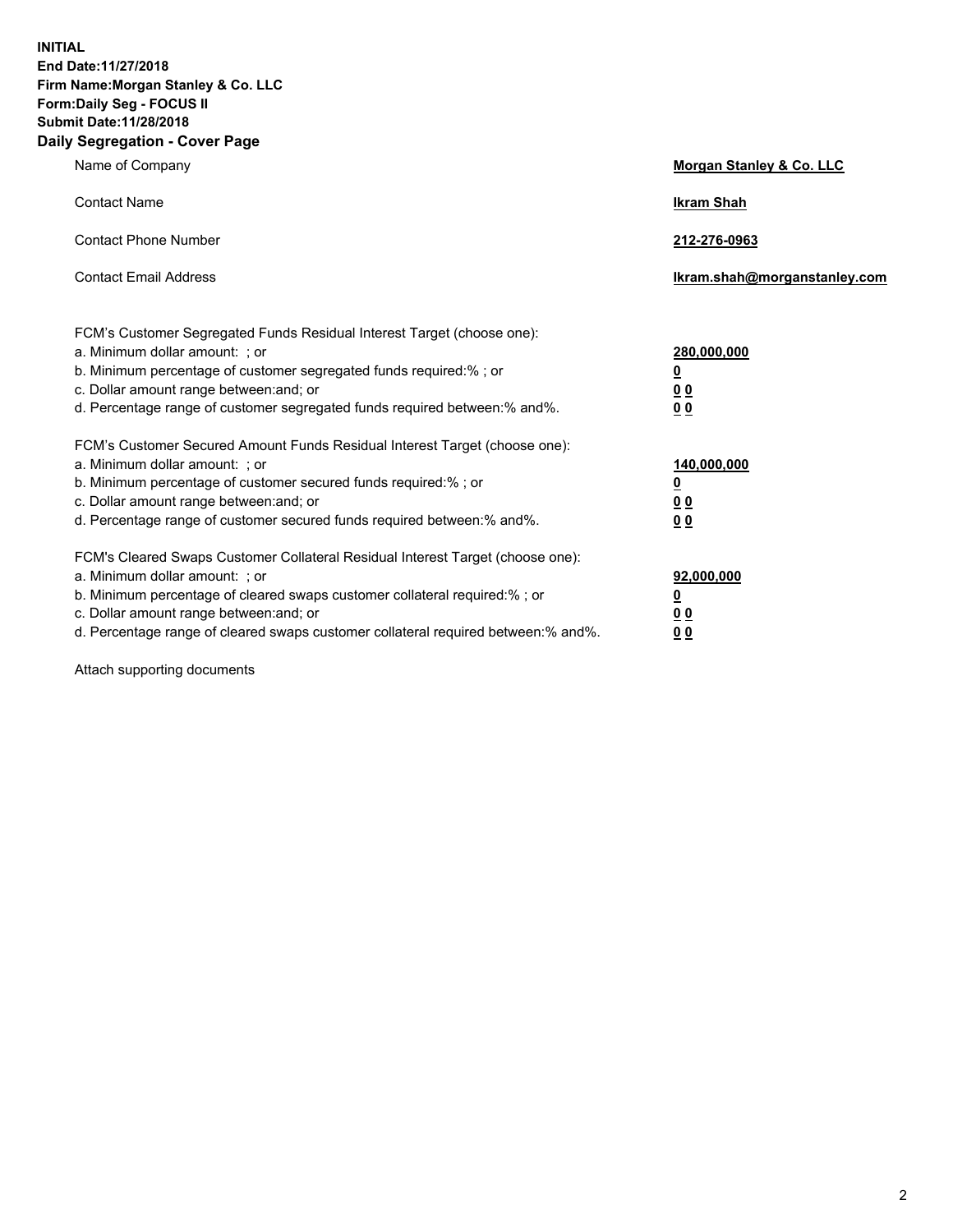## **INITIAL End Date:11/27/2018 Firm Name:Morgan Stanley & Co. LLC Form:Daily Seg - FOCUS II Submit Date:11/28/2018**

## **Daily Segregation - Secured Amounts**

|                | Foreign Futures and Foreign Options Secured Amounts                                         |                                                       |
|----------------|---------------------------------------------------------------------------------------------|-------------------------------------------------------|
|                | Amount required to be set aside pursuant to law, rule or regulation of a foreign            | $0$ [7305]                                            |
|                | government or a rule of a self-regulatory organization authorized thereunder                |                                                       |
| 1.             | Net ledger balance - Foreign Futures and Foreign Option Trading - All Customers             |                                                       |
|                | A. Cash                                                                                     | 3,738,509,757 [731                                    |
|                | B. Securities (at market)                                                                   | 2,138,051,296 [731                                    |
| 2.             | Net unrealized profit (loss) in open futures contracts traded on a foreign board of trade   | -1,011,261,336 <sub>[73</sub>                         |
| 3.             | Exchange traded options                                                                     |                                                       |
|                | a. Market value of open option contracts purchased on a foreign board of trade              | 20,097,931 [7335]                                     |
|                | b. Market value of open contracts granted (sold) on a foreign board of trade                | -22,570,202 [7337]                                    |
| 4.             | Net equity (deficit) (add lines 1.2. and 3.)                                                | 4,862,827,446 [734                                    |
| 5.             | Account liquidating to a deficit and account with a debit balances - gross amount           | 183,643,146 [7351]                                    |
|                | Less: amount offset by customer owned securities                                            | -182,968,072 [7352                                    |
| 6.             | Amount required to be set aside as the secured amount - Net Liquidating Equity              | 4,863,502,520 [735                                    |
|                | Method (add lines 4 and 5)                                                                  |                                                       |
| 7.             | Greater of amount required to be set aside pursuant to foreign jurisdiction (above) or line | 4,863,502,520 [736                                    |
|                | 6.                                                                                          |                                                       |
|                | FUNDS DEPOSITED IN SEPARATE REGULATION 30.7 ACCOUNTS                                        |                                                       |
| 1.             | Cash in banks                                                                               |                                                       |
|                | A. Banks located in the United States                                                       | 373,997,948 [7500]                                    |
|                | B. Other banks qualified under Regulation 30.7                                              | 798,230,770 [7520]                                    |
|                |                                                                                             | [7530]                                                |
| 2.             | Securities                                                                                  |                                                       |
|                | A. In safekeeping with banks located in the United States                                   | 82,794,625 [7540]                                     |
|                | B. In safekeeping with other banks qualified under Regulation 30.7                          | <u>0</u> [7560] 82,794,62                             |
| 3.             | Equities with registered futures commission merchants                                       |                                                       |
|                | A. Cash                                                                                     | 6,889,381 [7580]                                      |
|                | <b>B.</b> Securities                                                                        | $0$ [7590]                                            |
|                | C. Unrealized gain (loss) on open futures contracts                                         | 316,404 [7600]                                        |
|                | D. Value of long option contracts                                                           | $0$ [7610]                                            |
|                | E. Value of short option contracts                                                          | 0 [7615] 7,205,785                                    |
| 4.             | Amounts held by clearing organizations of foreign boards of trade<br>A. Cash                |                                                       |
|                | <b>B.</b> Securities                                                                        | $0$ [7640]                                            |
|                |                                                                                             | $0$ [7650]                                            |
|                | C. Amount due to (from) clearing organization - daily variation                             | $0$ [7660]                                            |
|                | D. Value of long option contracts                                                           | $0$ [7670]                                            |
| 5.             | E. Value of short option contracts                                                          | 0 [7675] 0 [7680]                                     |
|                | Amounts held by members of foreign boards of trade<br>A. Cash                               |                                                       |
|                | <b>B.</b> Securities                                                                        | 2,749,514,669 [770                                    |
|                | C. Unrealized gain (loss) on open futures contracts                                         | 2,055,256,671 [771<br><mark>-1,011,577,741</mark> [77 |
|                | D. Value of long option contracts                                                           | 20,097,931 [7730]                                     |
|                | E. Value of short option contracts                                                          | -22,570,202 [7735]                                    |
|                |                                                                                             | [7740]                                                |
| 6.             | Amounts with other depositories designated by a foreign board of trade                      | $0$ [7760]                                            |
| 7.             | Segregated funds on hand                                                                    | $0$ [7765]                                            |
| 8.             | Total funds in separate section 30.7 accounts                                               | 5,052,950,456 [777                                    |
| 9.             | Excess (deficiency) Set Aside for Secured Amount (subtract line 7 Secured Statement         | 189,447,936 [7380]                                    |
|                | Page 1 from Line 8)                                                                         |                                                       |
| $\overline{A}$ |                                                                                             |                                                       |

- 10. Management Target Amount for Excess funds in separate section 30.7 accounts **140,000,000** [7780]
- 11. Excess (deficiency) funds in separate 30.7 accounts over (under) Management Target **49,447,936** [7785]

**09,757** [7315] **51,296** [7317] 2. 61,336 [7325]

27,446 [7345] Less: amount offset by customer owned securities **-182,968,072** [7352] **675,074** [7354] **02,520** [7355]

## **02,520** [7360]

B. Other banks qualified under Regulation 30.7 **798,230,770** [7520] **1,172,228,718**

 $B2, 794, 625$  [7570]

E. Value of short option contracts **0** [7615] **7,205,785** [7620]

 A. Cash **2,749,514,669** [7700] **56,671** [7710] C. Unrealized gain (loss) on open futures contracts **-1,011,577,741** [7720] E. Value of short option contracts **-22,570,202** [7735] **3,790,721,328 80,456** [7770] **189,447,936** [7380]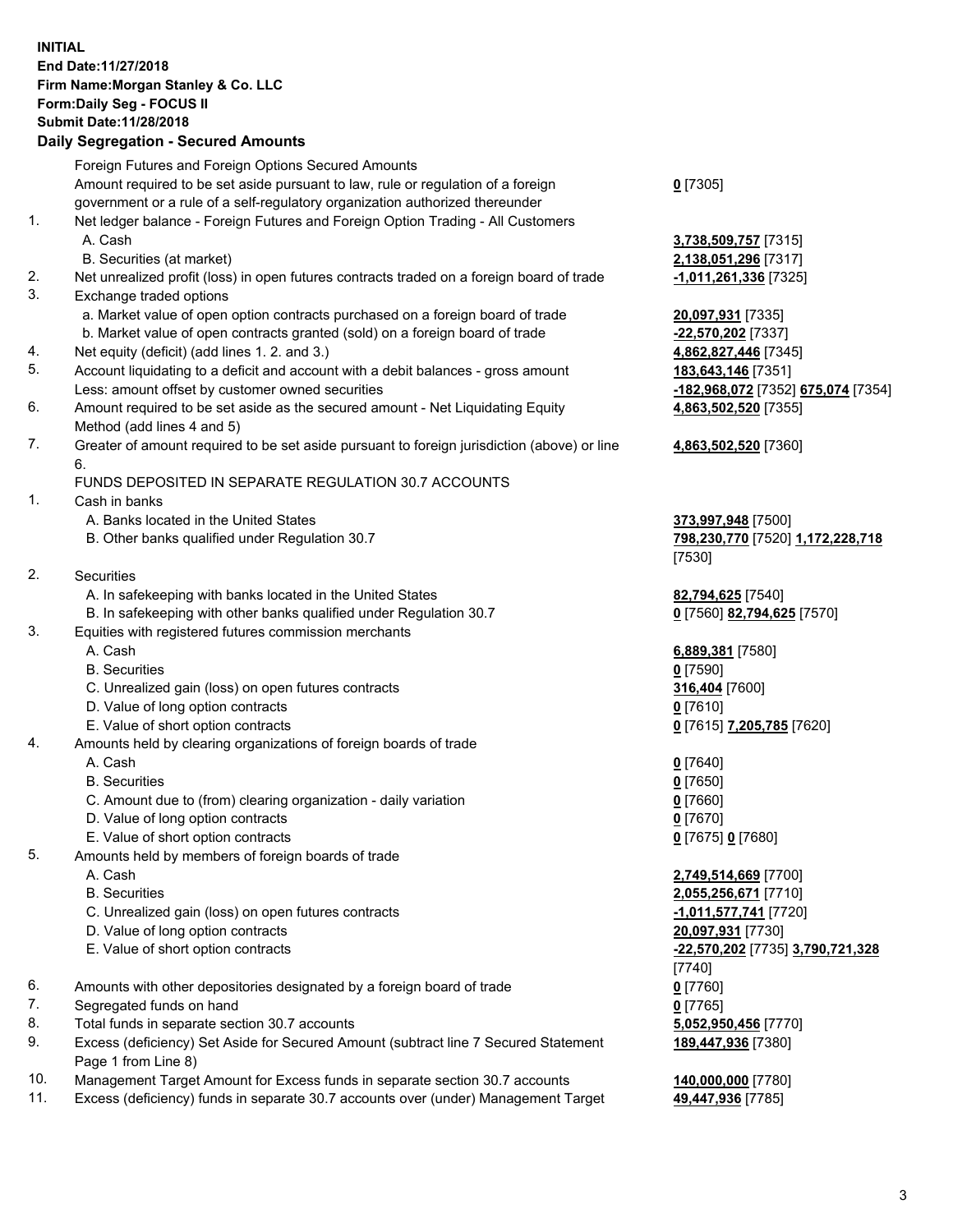**INITIAL End Date:11/27/2018 Firm Name:Morgan Stanley & Co. LLC Form:Daily Seg - FOCUS II Submit Date:11/28/2018 Daily Segregation - Segregation Statement** SEGREGATION REQUIREMENTS(Section 4d(2) of the CEAct) 1. Net ledger balance A. Cash **13,222,773,384** [7010] B. Securities (at market) **6,941,695,672** [7020] 2. Net unrealized profit (loss) in open futures contracts traded on a contract market **-2,774,602,004** [7030] 3. Exchange traded options A. Add market value of open option contracts purchased on a contract market **359,400,981** [7032] B. Deduct market value of open option contracts granted (sold) on a contract market **-458,586,135** [7033] 4. Net equity (deficit) (add lines 1, 2 and 3) **17,290,681,898** [7040] 5. Accounts liquidating to a deficit and accounts with debit balances - gross amount **473,887,690** [7045] Less: amount offset by customer securities **-470,346,180** [7047] **3,541,510** [7050] 6. Amount required to be segregated (add lines 4 and 5) **17,294,223,408** [7060] FUNDS IN SEGREGATED ACCOUNTS 7. Deposited in segregated funds bank accounts A. Cash **4,794,290,069** [7070] B. Securities representing investments of customers' funds (at market) **0** [7080] C. Securities held for particular customers or option customers in lieu of cash (at market) **532,047,047** [7090] 8. Margins on deposit with derivatives clearing organizations of contract markets A. Cash **5,935,023,404** [7100] B. Securities representing investments of customers' funds (at market) **0** [7110] C. Securities held for particular customers or option customers in lieu of cash (at market) **6,409,648,625** [7120] 9. Net settlement from (to) derivatives clearing organizations of contract markets **46,826,622** [7130] 10. Exchange traded options A. Value of open long option contracts **359,400,981** [7132] B. Value of open short option contracts **-458,586,135** [7133] 11. Net equities with other FCMs A. Net liquidating equity **6,581,703** [7140] B. Securities representing investments of customers' funds (at market) **0** [7160] C. Securities held for particular customers or option customers in lieu of cash (at market) **0** [7170] 12. Segregated funds on hand **0** [7150] 13. Total amount in segregation (add lines 7 through 12) **17,625,232,316** [7180] 14. Excess (deficiency) funds in segregation (subtract line 6 from line 13) **331,008,908** [7190]

- 15. Management Target Amount for Excess funds in segregation **280,000,000** [7194]
- 16. Excess (deficiency) funds in segregation over (under) Management Target Amount Excess

**51,008,908** [7198]